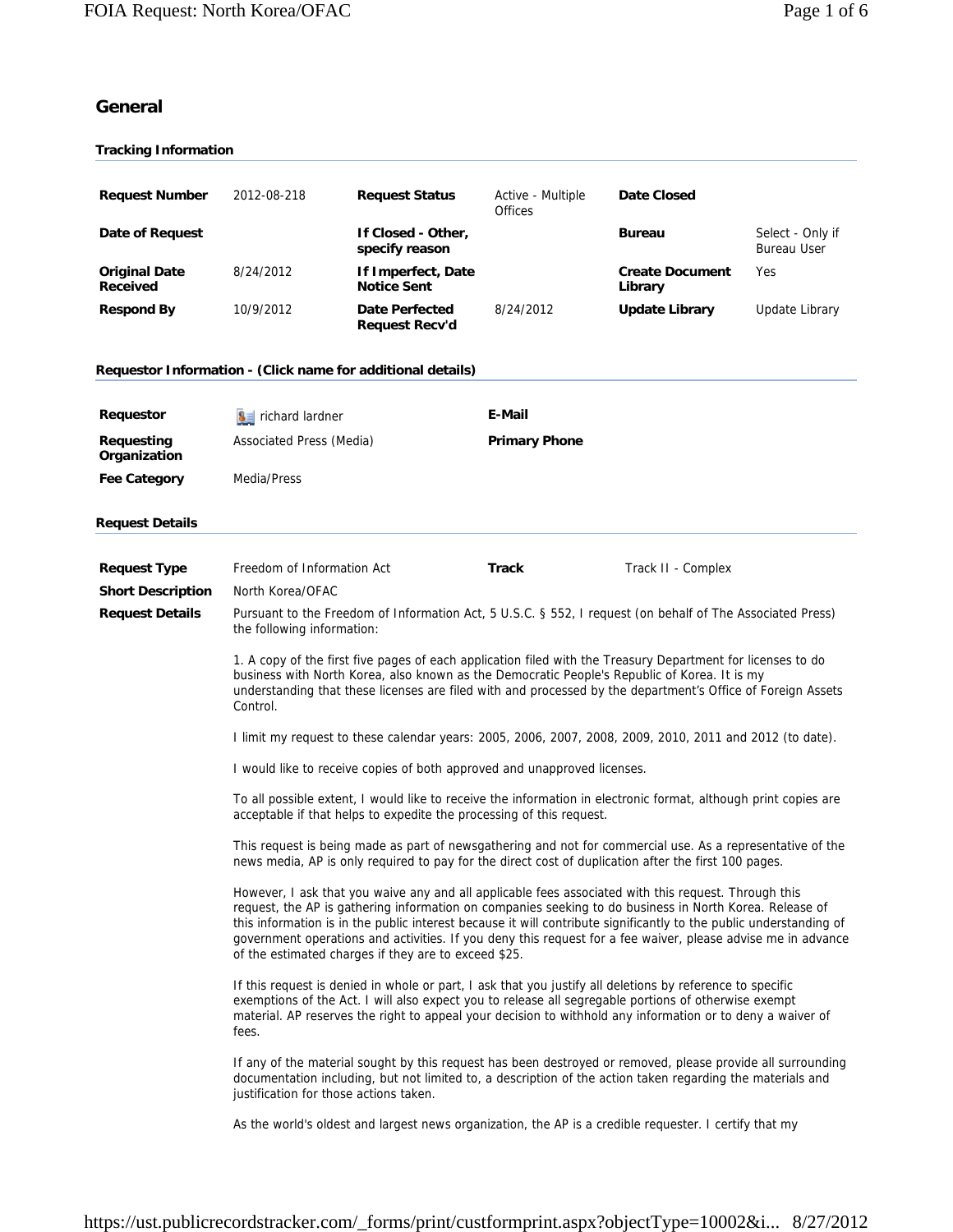statements concerning the need for expedited review are true and correct to the best of my knowledge and belief.

Sincerely,

Richard Lardner Associated Press Washington Bureau 1100 13th Street, NW Suite 700 Washington, DC 20005

# **Description of Documents Sent**

| <b>Intake Method</b>     | Web |                                     | <b>Requested Delivery</b> Electronic Copy<br>Method |                                   |    |
|--------------------------|-----|-------------------------------------|-----------------------------------------------------|-----------------------------------|----|
| Is this a Referral?      | No. | If yes, referred<br>from?           |                                                     | <b>Addt'l Review</b><br>Required? | No |
| <b>Consultation Only</b> | No. | Is this an Appeal?                  | No                                                  | <b>Appeal Due Date</b>            |    |
| If yes, respond to?      |     | <b>Has Additional</b><br>Documents? | N <sub>0</sub>                                      |                                   |    |

### **Expedited Request Information**

| <b>Expedited</b><br>Processing<br>Requested                | <b>No</b> | <b>Expedited</b><br>Processing<br>Approved | No                                               |
|------------------------------------------------------------|-----------|--------------------------------------------|--------------------------------------------------|
| Citizen's<br>Justification for<br>Expediting               |           |                                            |                                                  |
| <b>Reason for</b><br><b>Expediting</b>                     |           |                                            | Date of Decision on<br><b>Expediting Request</b> |
| <b>Reason for</b><br>Expedited<br><b>Processing Denial</b> |           |                                            | Days to Adjudicate                               |
| <b>Fee Waiver</b>                                          |           |                                            |                                                  |

| <b>Agrees to Pay Fees</b> Yes |         | <b>Fee Waiver</b><br>Reauested | Yes | Days to Adjudicate<br>Waiver |
|-------------------------------|---------|--------------------------------|-----|------------------------------|
| Pay up to                     | \$25.00 | <b>Fee Waiver Granted No</b>   |     |                              |

#### **Key Dates**

| Acknowledgement<br><b>Letter Sent</b> |                | <b>Records Sent to</b><br>Requestor |               |  |
|---------------------------------------|----------------|-------------------------------------|---------------|--|
| Days to<br>Acknowledge                |                | Days to Close                       |               |  |
| <b>Assignment Information</b>         |                |                                     |               |  |
| Owner                                 | Cawana Pearson | <b>Selected Bureau</b>              | The Financial |  |

Management Service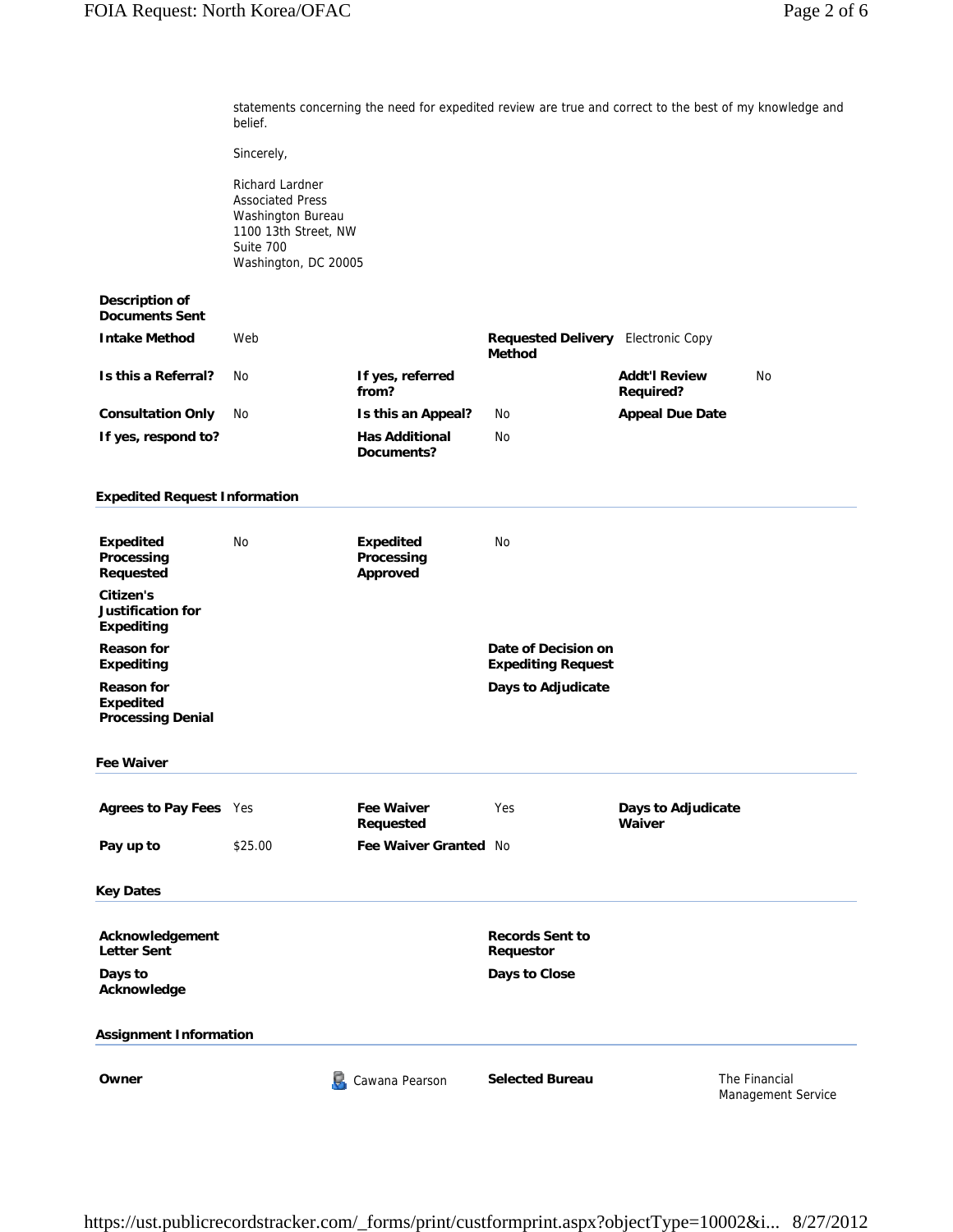**Original Data Details (if migrated from previous system)**

**Original Request #**

# **Record Processing**

| <b>On Hold Detail</b>                                               |    |                                               |  |  |
|---------------------------------------------------------------------|----|-----------------------------------------------|--|--|
|                                                                     |    |                                               |  |  |
| <b>Set On Hold</b>                                                  | No | Date on Hold                                  |  |  |
| Days on Hold<br><b>Hold Justification</b>                           | 0  | <b>Date Hold Released</b>                     |  |  |
|                                                                     |    | If Other, please<br>describe                  |  |  |
| <b>Request Withdrawn</b>                                            |    |                                               |  |  |
| <b>Date Request</b>                                                 |    | <b>Reason for</b>                             |  |  |
| Withdrawn                                                           |    | Withdrawl                                     |  |  |
| <b>Internal Referrals</b>                                           |    |                                               |  |  |
| <b>Referred to CIO</b>                                              | No | <b>Legal Review</b><br>No<br><b>Required?</b> |  |  |
|                                                                     |    | <b>Docket Number</b>                          |  |  |
| <b>Rolling Request</b>                                              |    |                                               |  |  |
| <b>Rolling Request</b>                                              | No | <b>Rolling Request</b><br>Date                |  |  |
| <b>Rolling Request</b><br><b>Justification</b>                      |    |                                               |  |  |
| <b>Extension Information</b>                                        |    |                                               |  |  |
| <b>Consult with other</b><br>Agency                                 | No |                                               |  |  |
| <b>Collect &amp; Examine</b><br><b>Voluminous</b><br><b>Records</b> | No |                                               |  |  |
| Search other<br><b>Facilities</b>                                   | No |                                               |  |  |
| <b>Date Tracking</b>                                                |    |                                               |  |  |
| <b>Search Information</b>                                           |    |                                               |  |  |
| Sent to Search<br><b>Point of Contact</b>                           |    | Est. Search<br><b>Completion Date</b>         |  |  |

**Actual Search Days in Search**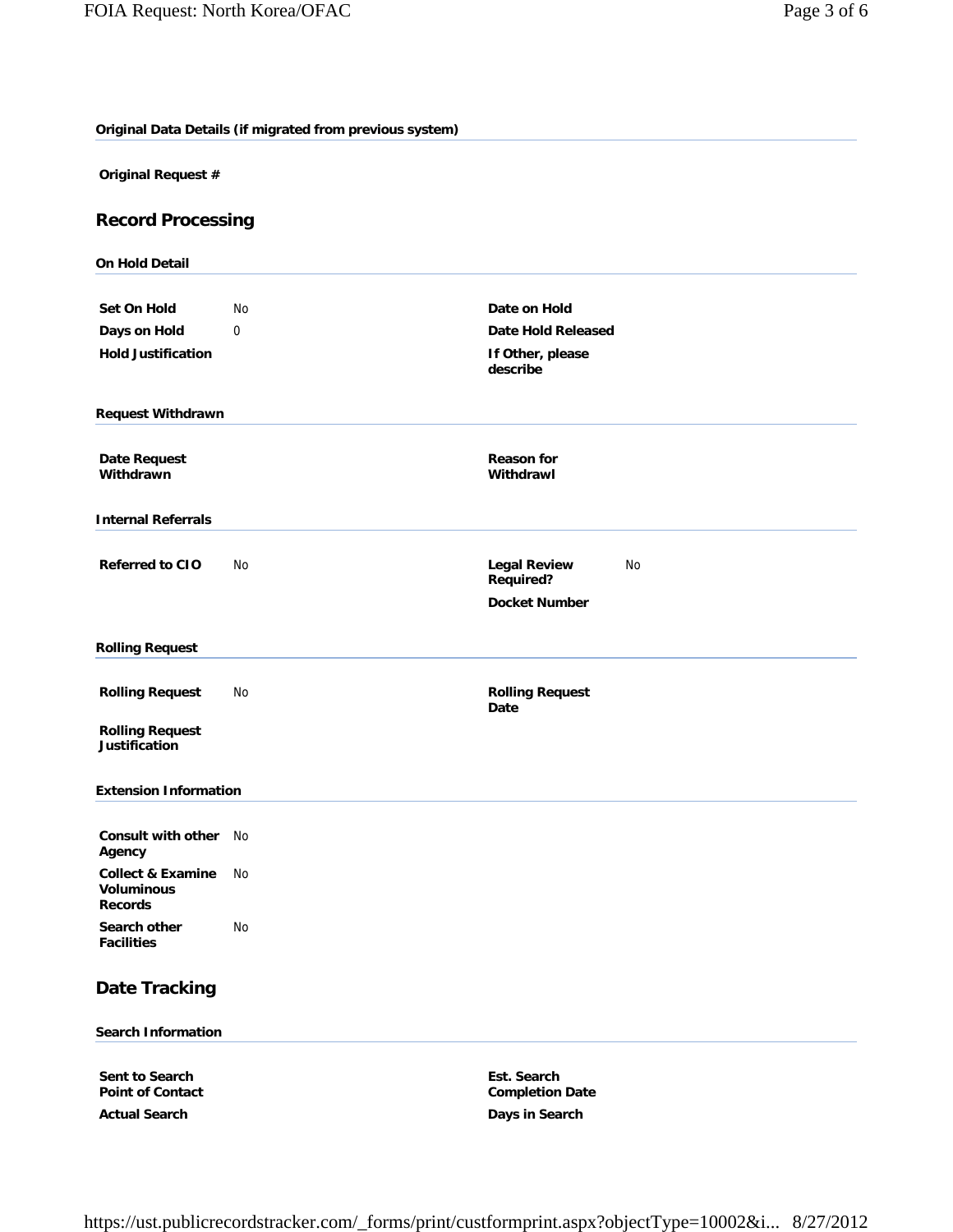| <b>Completion Date</b>                          |                                                                                                          |                                                 |
|-------------------------------------------------|----------------------------------------------------------------------------------------------------------|-------------------------------------------------|
| <b>CIO Information</b>                          |                                                                                                          |                                                 |
| Sent to CIO                                     |                                                                                                          | Est. Program<br><b>Completion Date</b>          |
| <b>Actual Program</b><br><b>Completion Date</b> |                                                                                                          | Days in CIO                                     |
| <b>Legal Information</b>                        |                                                                                                          |                                                 |
| Sent to Legal                                   |                                                                                                          | Est. Legal Approval<br>Date                     |
| <b>Actual Legal</b>                             |                                                                                                          | Days in Legal                                   |
| <b>Approval Date</b><br><b>Atty's Name</b>      |                                                                                                          |                                                 |
|                                                 |                                                                                                          |                                                 |
| <b>Redaction Information</b>                    |                                                                                                          |                                                 |
|                                                 |                                                                                                          |                                                 |
| <b>Sent to Redaction</b>                        |                                                                                                          | <b>Est. Redaction</b><br><b>Completion Date</b> |
| <b>Actual Redaction</b>                         |                                                                                                          | Days in Redaction                               |
| <b>Completion Date</b>                          |                                                                                                          |                                                 |
| <b>Additional Notification</b>                  |                                                                                                          |                                                 |
| Date 3rd Party<br><b>Notified</b>               |                                                                                                          | 3rd Party Name                                  |
| Date 3rd Party<br>Responded                     |                                                                                                          | <b>Objections</b>                               |
| <b>Fees</b>                                     |                                                                                                          |                                                 |
| <b>Request Fees</b>                             |                                                                                                          |                                                 |
| Total Request Fees \$0.00                       |                                                                                                          | <b>Total Pages</b><br><b>Delivered</b>          |
| <b>Doc Duplication</b><br>Fee                   | \$0.00                                                                                                   | Date Pmt.<br>Requested                          |
| <b>Search Fee</b>                               | \$0.00                                                                                                   | Date Pmt. Received                              |
| <b>Document Review</b>                          | \$0.00                                                                                                   | Date of Waiver                                  |
| Fee<br><b>Other Fees</b>                        |                                                                                                          | Action                                          |
|                                                 | Citizen Justification Media - request is being made as part of newsgathering and not for commercial use. |                                                 |
| for Waiver                                      |                                                                                                          |                                                 |
| <b>Staff Justification</b><br>for Waiver        |                                                                                                          |                                                 |
| <b>Search Note</b>                              |                                                                                                          |                                                 |
| <b>Review Note</b>                              |                                                                                                          |                                                 |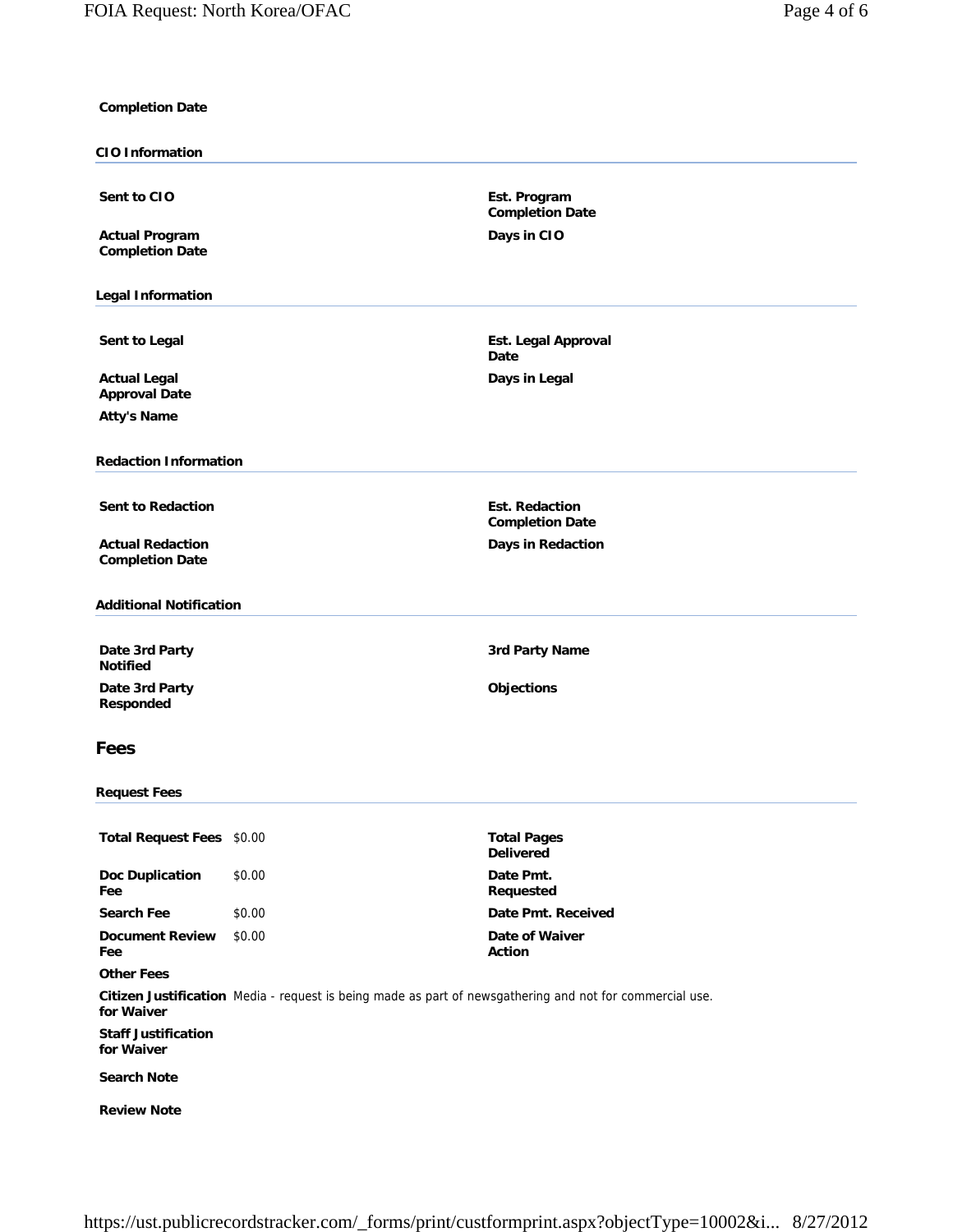## **TOTAL Search & Review (Create & Complete a Task to add hours below)**

| GS <sub>5</sub> | <b>GS 5 Search Fee</b>  | GS <sub>5</sub> | <b>GS 5 Review Fee</b>  |
|-----------------|-------------------------|-----------------|-------------------------|
| GS <sub>6</sub> | GS 6 Search Fee         | GS <sub>6</sub> | <b>GS 6 Review Fee</b>  |
| GS <sub>7</sub> | <b>GS 7 Search Fee</b>  | GS <sub>7</sub> | <b>GS 7 Review Fee</b>  |
| GS 8            | <b>GS 8 Search Fee</b>  | GS 8            | <b>GS 8 Review Fee</b>  |
| GS <sub>9</sub> | <b>GS 9 Search Fee</b>  | GS <sub>9</sub> | <b>GS 9 Review Fee</b>  |
| GS 10           | <b>GS 10 Search Fee</b> | GS 10           | <b>GS 10 Review Fee</b> |
| GS 11           | <b>GS 11 Search Fee</b> | GS 11           | <b>GS 11 Review Fee</b> |
| GS 12           | <b>GS 12 Search Fee</b> | GS 12           | <b>GS 12 Review Fee</b> |
| GS 13           | GS 13 Search Fee        | GS 13           | <b>GS 13 Review Fee</b> |
| GS 14           | <b>GS 14 Search Fee</b> | GS 14           | <b>GS 14 Review Fee</b> |
| GS 15           | GS 15 Search Fee        | GS 15           | <b>GS 15 Review Fee</b> |
| <b>SES</b>      | <b>SES Search Fee</b>   | <b>SES</b>      | <b>SES Review Fee</b>   |

# **Denials**

#### **Decline Information**

| <b>Information Denied None</b> | Decision By                 |
|--------------------------------|-----------------------------|
| <b>Date Denied</b>             |                             |
| Reason for<br>Nondisclosure    | If Other, please<br>explain |

**<-- Please use "Exemptions" on the left to add Exemption, Case & Statute Information**

# **Appeals**

## **Appeal Information**

**Reason for Appeal Date of Appeal Appeal Appeal Decision Appeal Decision** 

**Appeal Decision Appeal Official Case 2018 19 and 2018 19 and 2018 19 and 2019 19 and 2019 19 and 2019 19 and 2019 19 and 2019** 

**Date**

**Appeal**

# **SharePoint**

## **SharePoint**

**Final Document Location** http://apps.treasuryecm.gov/Sites/gofoia/SitePages/RequestStatus.aspx?ID=2012-08-218